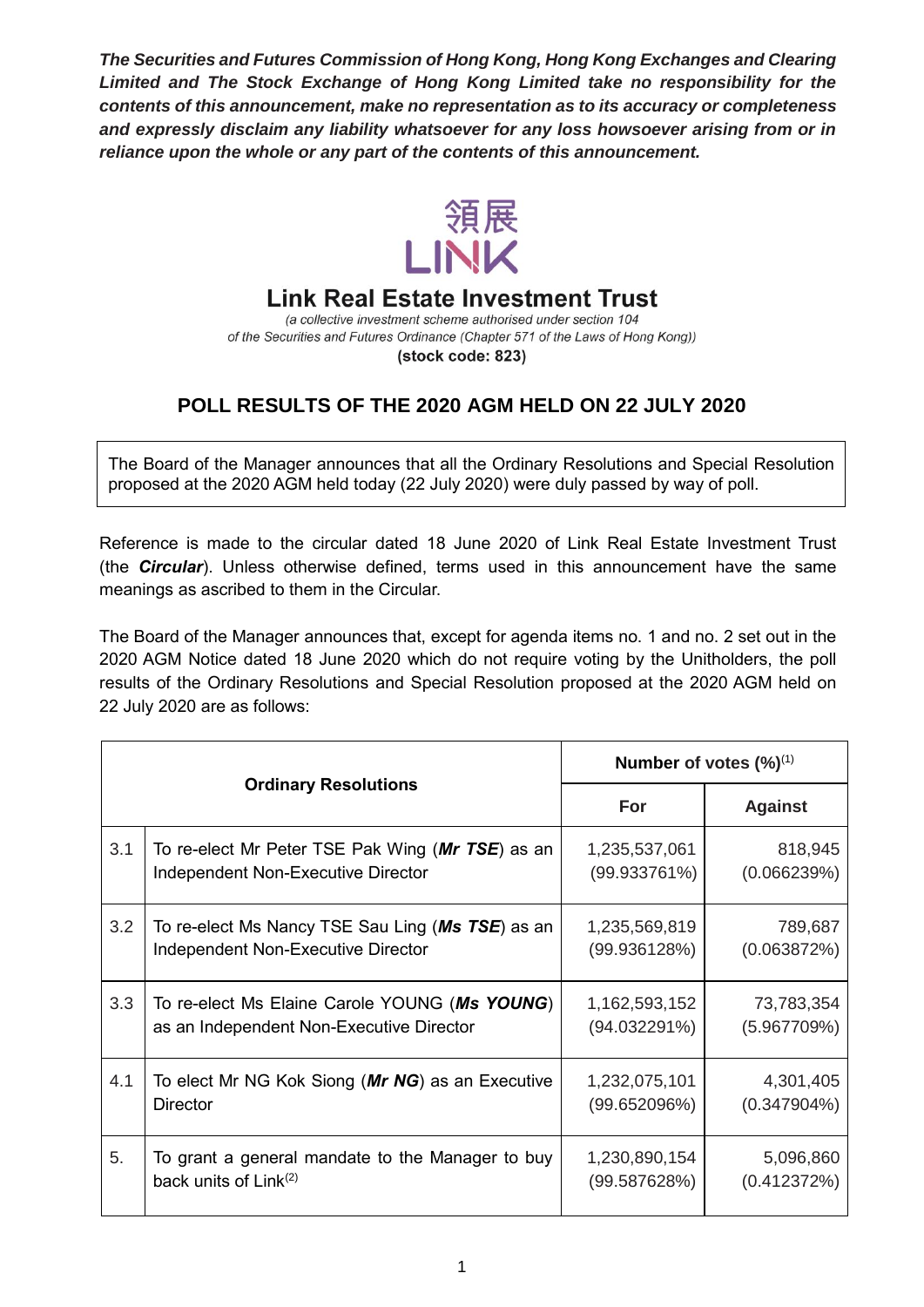| <b>Special Resolution</b> |                                                                                                                                         | Number of votes $(\%)^{(1)}$  |                            |
|---------------------------|-----------------------------------------------------------------------------------------------------------------------------------------|-------------------------------|----------------------------|
|                           |                                                                                                                                         | For                           | <b>Against</b>             |
| 6.                        | To approve the Amended Scope of Permitted<br>Investments and the corresponding Investment<br>Scope Trust Deed Amendments <sup>(2)</sup> | 1,132,174,196<br>(91.572034%) | 104,201,310<br>(8.427966%) |

*Notes:*

*(1) All percentages are rounded to 6 decimal places.*

*(2) Full text of each of the proposed ordinary resolution no. 5 and the proposed special resolution no. 6 is set out in the 2020 AGM Notice dated 18 June 2020.*

Based on the above poll results, (i) as more than 50% of the votes were cast in favour of each of the proposed Ordinary Resolutions no. 3.1, no. 3.2, no. 3.3, no. 4.1 and no. 5 set out in the 2020 AGM Notice, all of them were duly passed as Ordinary Resolutions by the Unitholders; and (ii) as more than 75% of the votes were cast in favour of the proposed Special Resolution no. 6 set out in the 2020 AGM Notice, it was duly passed as Special Resolution by the Unitholders.

Mr TSE, Ms TSE and Ms YOUNG (all being Unitholders) each abstained from voting on the proposed Ordinary Resolution regarding his/her own re-election as an Independent Non-Executive Director and Mr NG (also being an Unitholder) abstained from voting on the proposed Ordinary Resolution regarding his own election as an Executive Director. Save as disclosed, no other Unitholders were required to abstain from voting nor were they subject to any voting restrictions at the 2020 AGM.

As at the date of the 2020 AGM, 2,057,898,386 Units were in issue entitling holders to vote for or against each of the proposed Ordinary Resolutions and the proposed Special Resolution.

Computershare Hong Kong Investor Services Limited, the unit registrar of Link, was appointed as the scrutineer and scrutinised the poll at the 2020 AGM.

Based on the poll results, the Trustee (being HSBC Institutional Trust Services (Asia) Limited), in its capacity as the sole member of the Manager, has elected or re-elected each of Mr TSE, Ms TSE, Ms YOUNG and Mr NG as a Director upon the conclusion of the 2020 AGM on 22 July 2020. In addition, the Trustee and the Manager will enter into a supplemental deed to effect the relevant amendments to the Trust Deed as described in detail in APPENDIX III to the Circular.

> By order of the Board **Link Asset Management Limited (as manager of Link Real Estate Investment Trust) Kenneth Tai Lun WONG** *Company Secretary*

Hong Kong, 22 July 2020